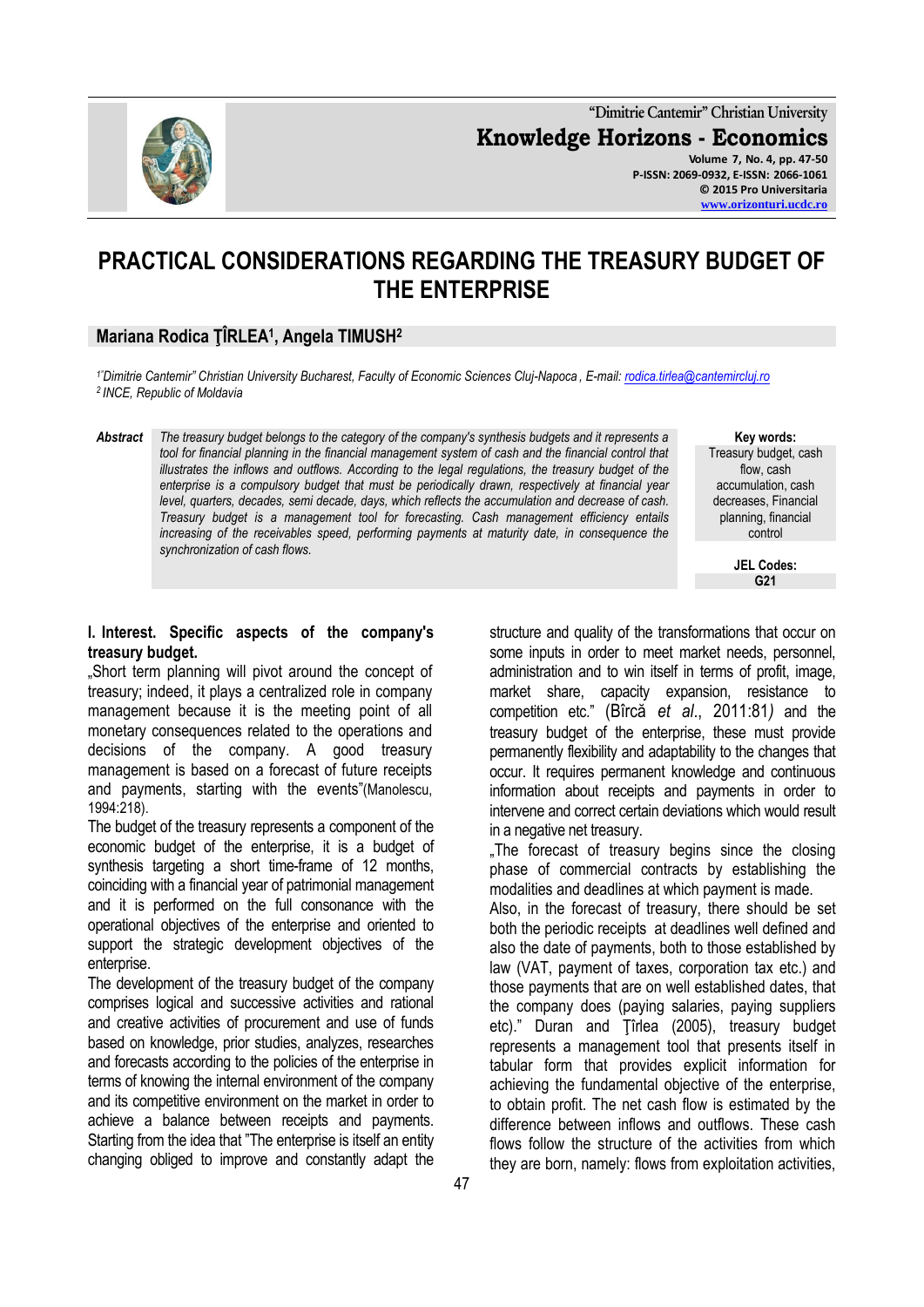cash flows from the financial activity and cash flows from exceptional activity.

The starting point in elaborating the budget of the treasury, i.e. the foresight of treasury is represented by order receipts: sales, loans contracted by the enterprise on long term, capital contribution of the shareholders or members, receipts from sales of tangible and intangible assets, financial income obtained as a result of a favourable exchange rate and interest on the account balance or bank deposits, exceptional revenue, and for payments of supply for purposes of consumption or sale of raw materials and goods, utilities, staff salaries, taxes to the state budget, taxes to the local budgets, long-term investments, and interest rates paid on long-term loans, services, other expenses included in payments. These are the source for receipts and payments. To these we add the final balance of the previous year net cash which becomes the initial balance for the current year for which the treasury budget is drawn. The collection deadlines have a great relevance to customers, suppliers' payment terms and procedures for collection, payment methods and their compliance.

The result of all management operations is represented by the cash flow management. Exploitation operations, investment and financing constitute management operations. Calculation of cash flow management is realized by adding net income, depreciation and interest. In order to reflect the ability to pay off creditors, it must be calculated the cash flow as the difference between management flow and the economic growth. The economic growth is obtained by adding gross assets to circulating net assets. Calculation of cash flow management is of great relevance for the enterprise because if it is higher than zero this indicates the fact that it has self-financing capacity and it will assist us in establishing the liabilities related cash flow. It is determined as the difference between cash flow management and fixed assets and circulating net assets. In case the cash flow is positive related to debt, it means that the enterprise has capacity for payment its creditors being suppliers, suppliers of fixed assets, remuneration, various creditors, banks, shareholders. The reverse situation is assessed as a poor situation, a warning on the vulnerability of the company; its solvency and liquidity that require corrective urgent decisions otherwise the company would result to insolvency.

The problems posed by development of a forecasting plan of the treasury comprise two issues:

- Highlighting the monthly revenue and expenditure;

- Monthly balance of treasury.

For an enterprise that has budgetary procedure, this Treasury plan is developed using different budgets:

- The budget for sales, which include receipts; from the

latter are deducted the forecasts of sales delayed by loan customers. These forecasts have, generally, a particularly uncertain character since the second or third trimester;

- Supply budgets, staffing, investments, etc. which lead to payments obtained by the appropriate translating of generating actions." (Manolescu, 1994:226-227).

Preparing the treasury budget requires information on receipts and payments as a daily average of them. Forecasting does not imply a linear planning of receipts and payments. These are depending on the sales budget and the purchasing one and as a result there may be circumstances generating deficit in a situation where the payments exceed the revenues and surpluses where receipts are higher than payments.

## **II. The legal framework regarding budget elaboration of the treasury**

In Romania, the treasury budget is governed by Order 616/04.05.2000, "*On approval of methodological norms for establishing the budget of revenues and expenditures by economic entities*".

The compulsorily statements that must accompany the financial statements at the end of the fiscal year are:

01 - The general activity budget:

02 - The budget activity of the treasury, respectively the cash flow determination;

03 - State guaranteed loan;

04 - The main economic and financial indicators.

According to this order, businesses have an obligation to prepare annually the budget of income and expenses.

"Form 02 - Budget of treasury activity, respectively the determination of cash flow, is a synthesis of own resources, grouped according to origin (Order 616:2000).

## **III. Examples from economic practice**

Structurally budget treasury includes the following elements: reserves, legal reserves, other reserve, subsidies, interest on loans, concessions, licenses and other rights, land and land improvements, buildings, raw materials, supplies, materials nature ob Inventory finished products, merchandise, goods on consignment, house in lei house currencies, expenses for raw materials, energy costs and water costs for maintenance and repair expenses, concessions and rents, transport costs of goods and personnel, expenditure on staff salaries, income from sale of finished goods sales revenue, income from foreign exchange differences, interest income. Treasury budget is presented in tabular form that provides information in a synthetic form respecting the origin of the source type activity. We present an annual synthetic budget model of the Treasury: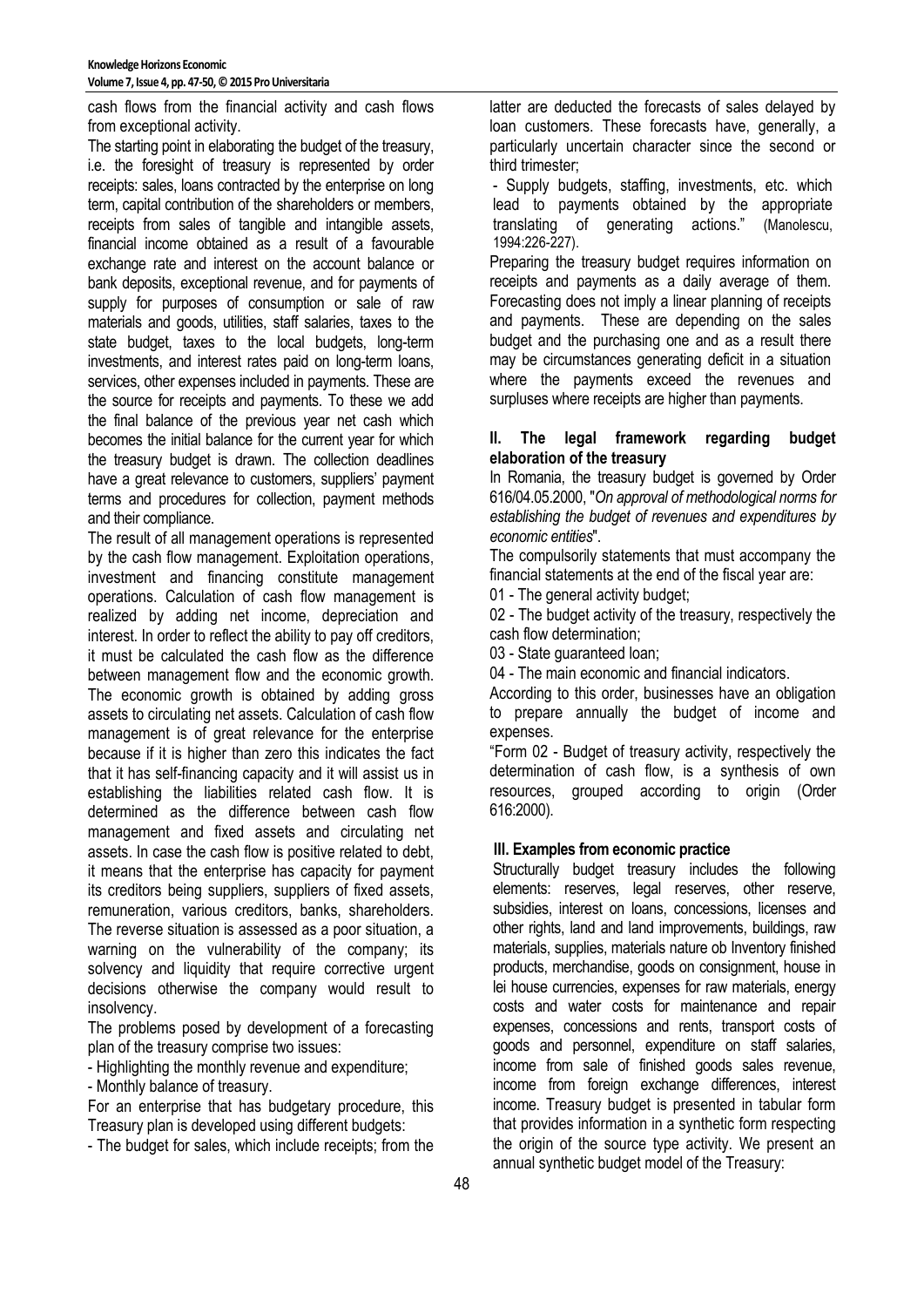*Table 1.* Model of Annual Synthetic budget of treasury

## **ANNUAL SYNTHETIC BUDGET OF TREASURY**

**to date...........**

| The element's name                                       | The financial year |         |  |
|----------------------------------------------------------|--------------------|---------|--|
|                                                          | <b>Previous</b>    | Current |  |
| A                                                        |                    | 2       |  |
| Cash flows from operating activities:                    |                    |         |  |
| Revenues from client                                     |                    |         |  |
| Payments to suppliers and employees                      |                    |         |  |
| Interest paid                                            |                    |         |  |
| Profit tax return paid                                   |                    |         |  |
| Receipts from insurance against earthquakes              |                    |         |  |
| Net cash from operating activities                       |                    |         |  |
| Cash flows from investing activities:                    |                    |         |  |
| Payments for the acquisition of shares                   |                    |         |  |
| Payments for the acquisition of tangible assets          |                    |         |  |
| Proceeds from sale of tangible assets                    |                    |         |  |
| Interest received                                        |                    |         |  |
| Dividends received                                       |                    |         |  |
| Net cash from investing activities                       |                    |         |  |
| Cash flows from financing activities:                    |                    |         |  |
| Receipts from issue of shares                            |                    |         |  |
| Receipts from long term loans                            |                    |         |  |
| Payment of finance lease liabilities                     |                    |         |  |
| Dividends paid                                           |                    |         |  |
| Net cash from financing activities                       |                    |         |  |
| Net increase in cash and cash equivalents                |                    |         |  |
| Cash and cash equivalents at beginning of financial year |                    |         |  |
| Cash and cash equivalents at end of financial year       |                    |         |  |

We present a model of analytic treasury annual budget (broken down by month)

*Table 2.* Model of Analytical annual budget of treasury

## **ANALYTICAL ANNUAL BUDGET OF TREASURY FOR THE YEAR \_\_\_\_\_\_**

| <b>INDICATOR</b>                           | Jan.  | FebNov. | Dec.           | <b>TOTAL</b> |
|--------------------------------------------|-------|---------|----------------|--------------|
| Reserves                                   | 5499  |         | 5499           | 64324        |
| Legal reserves                             | 277   |         | 277            | 3376         |
| Other reserves                             | 5138  |         | 5138           | 61837        |
| <b>Subsidies</b>                           | 29649 |         | 29649          | 355795,8     |
| Interest on loans                          |       |         |                | 15,2         |
| Concessions, patents and other rights      | 5     |         | 5              | 65           |
| Land and land improvements                 | 5795  |         | 5795           | 69543        |
| Constructions                              | 93803 |         | 93803          | 1145876      |
| Raw materials                              | 8563  |         | 8563           | 103765       |
| Consumable materials                       | 71    |         | 71             | 831          |
| Ob nature materials inventory              | 2156  |         | 2156           | 25876        |
| Finished products                          | 20    |         | 20             | 297          |
| Merchandise                                | 166   |         | 166            | 2083         |
| Merchandise on consignment                 | 11    |         | 11             | 133          |
| House in lei                               | 17    |         | 17             | 214          |
| House in foreign currency                  | 48478 |         | 48478          | 585286       |
|                                            | 952   |         | 952            | 11427        |
| Raw material costs                         | 553   |         | 553            | 6528         |
| Energy and water expenses                  | 312   |         | 312            | 3749         |
| Maintenance and repair expenses            | 74    |         | 74             | 894          |
| Concessions and rental expenses            | 4136  |         | 4136           | 49642        |
| Transport of goods and personnel costs     | 53393 |         | 53393          | 641846       |
| Expenditure on staff salaries              | 31409 |         | 31409          | 398634       |
| Revenue from the sale of finished products | 60    |         | 60             | 774          |
| Income from sale of goods                  | 2     |         | $\overline{c}$ | 24           |